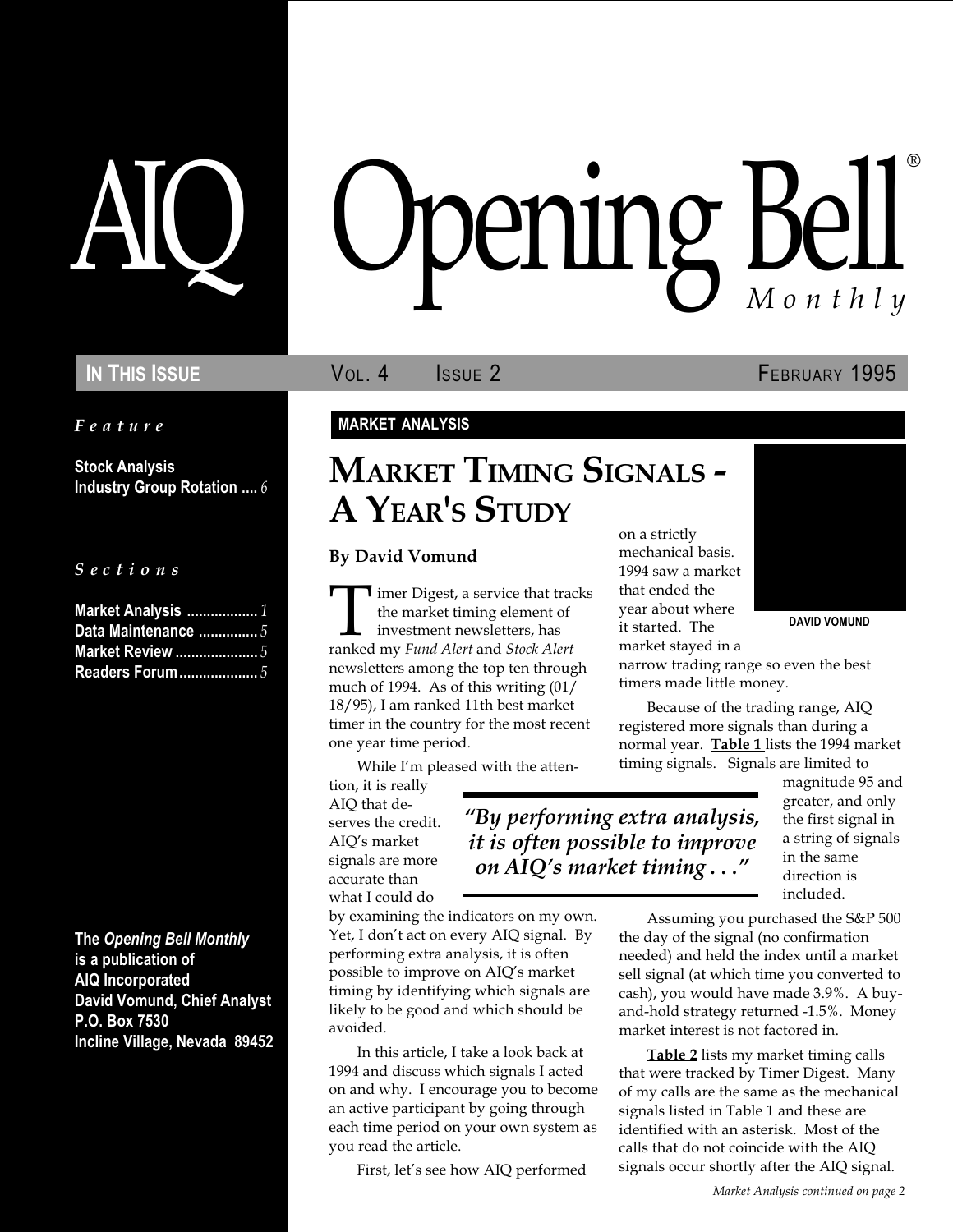### AIQ Opening Bell

#### MARKET ANALYSIS continued ...

You will notice that Table 2 lists three more market timing calls than are listed in Table 1. This is because I used the option of becoming neutral on the market (instead of bullish or bearish) on three occasions. However, seven round trip trades were made during the year under both scenarios.

Turning neutral enables me to exit to cash prior to an actual AIQ sell signal. I use this strategy for protection when the market turns down and I anticipate further decline. Employing this strategy boosted my performance for the year by a small amount (see figures at bottom of Table 2).

You'll immediately notice that confirmation of market timing signals is not important to me. I have great faith in the Expert Ratings and am willing to act without confirmation when other factors are positive. Those other factors are:

- proximity to support or resistance trendlines
- the percentage of stocks in my data base giving buy or sell signals
- status of the participation indicators, such as the Advance/Decline Line

I will discuss these factors shortly.

#### PLEASE SEND CORRESPONDENCE TO:

Opening Bell Monthly G.R. Barbor, Editor P.O. Box 7530 Incline Village, NV 89452

AIQ Opening Bell Monthly does not intend to make trading recommendations, nor do we publish, keep or claim any track records. It is designed as a serious tool to aid investors in their trading decisions through the use of AIQ software and an increased familiarity with technical indicators and trading strategies. AIQ reserves the right to use or edit submissions.

For subscription information, phone 1-800-332-2999 or 1-702-831-2999.

© 1993-1995, AIQ Incorporated

AIQ's Market Timing Expert Ratings



| Entry<br>Date | Expert<br>Rating  | Exit<br>Date | Expert<br>Rating | <b>S&amp;P500</b><br>$\%$ Change |
|---------------|-------------------|--------------|------------------|----------------------------------|
| 12/31/93      | N/A               | 02/04/94     | 100              | 0.72                             |
| 02/28/94      | 99                | 03/24/94     | 100              | $-0.60$                          |
| 03/28/94      | 96                | 06/20/94     | 100              | $-0.98$                          |
| 06/27/94      | 98                | 08/05/94     | 98               | 2.19                             |
| 08/23/94      | 97                | 09/19/94     | 98               | 1.36                             |
| 09/26/94      | 95                | 09/29/94     | 98               | 0.31                             |
| 10/10/94      | 100               | 10/20/94     | 98               | 1.70                             |
| 11/07/94      | 95                | 12/30/94     | N/A              | $-0.82$                          |
|               | 1994 Performance: |              |                  |                                  |
|               | Buy & Hold        | $-1.52%$     |                  |                                  |
|               | AIQ Timing        | 3.89%        |                  |                                  |

#### 1994 - First Quarter

My timing calls did not deviate from the AIQ Expert Ratings during this quarter. As noted earlier, I monitor trendlines for support and resistance. The most significant event of this quarter was the break of the Russell 2000 below its support trendline, which occurred in late March. As explained in the September 1993 Opening Bell, the Russell 2000 is the best measure of small company activity. Figure 1 is a chart of the Russell 2000 using weekly data.

The support trendline drawn on this weekly chart was tested on several occasions (see arrows) but was not broken. Short term traders often prefer to draw trendlines on daily charts while the weekly chart format presents a longer term picture. Remember, a trendline becomes more significant the more it is tested without being penetrated. The trendline in Figure 1 was finally penetrated during the last days of March. Once this trendline was broken, the market didn't look back.

However, during this same period, the S&P 500 price did not penetrate its support trendline, indicating that large company stocks would outperform small company stocks.

There were two occasions in 1994 when I benefitted by not acting on

Table 2

|          | <b>Vomund's Market Timing</b> |                    |
|----------|-------------------------------|--------------------|
| Date     | <b>Position</b>               | <b>S&amp;P 500</b> |
| 02/04/94 | *<br>Bearish                  | 469.81             |
| 02/28/94 | $\ast$<br><b>Bullish</b>      | 467.14             |
| 03/24/94 | $\star$<br>Bearish            | 464.35             |
| 04/05/94 | <b>Bullish</b>                | 448.29             |
| 06/20/94 | * Bearish                     | 455.48             |
| 07/01/94 | Neutral                       | 446.20             |
| 07/06/94 | <b>Bullish</b>                | 446.13             |
| 08/05/94 | * Bearish                     | 457.09             |
| 08/16/94 | Neutral                       | 465.01             |
| 08/23/94 | * Bullish                     | 464.51             |
| 09/19/94 | $\star$<br>Bearish            | 470.85             |
| 09/28/94 | <b>Bullish</b>                | 464.84             |
| 09/30/94 | Neutral                       | 462.71             |
| 10/04/94 | Bearish                       | 454.59             |
| 10/10/94 | $^{\star}$<br><b>Bullish</b>  | 459.04             |
| 11/01/94 | Bearish                       | 468.42             |
| 11/28/94 | <b>Bullish</b>                | 454.16             |
|          | * Same as AIQ's Timing        |                    |

#### 1994 Performance:

| Buy & Hold           | 1.52%    |
|----------------------|----------|
| Vomund's Timing      | $6.61\%$ |
| (ignoring neutrals)  |          |
| Vomund's Timing      | 8.38%    |
| (acting on neutrals) |          |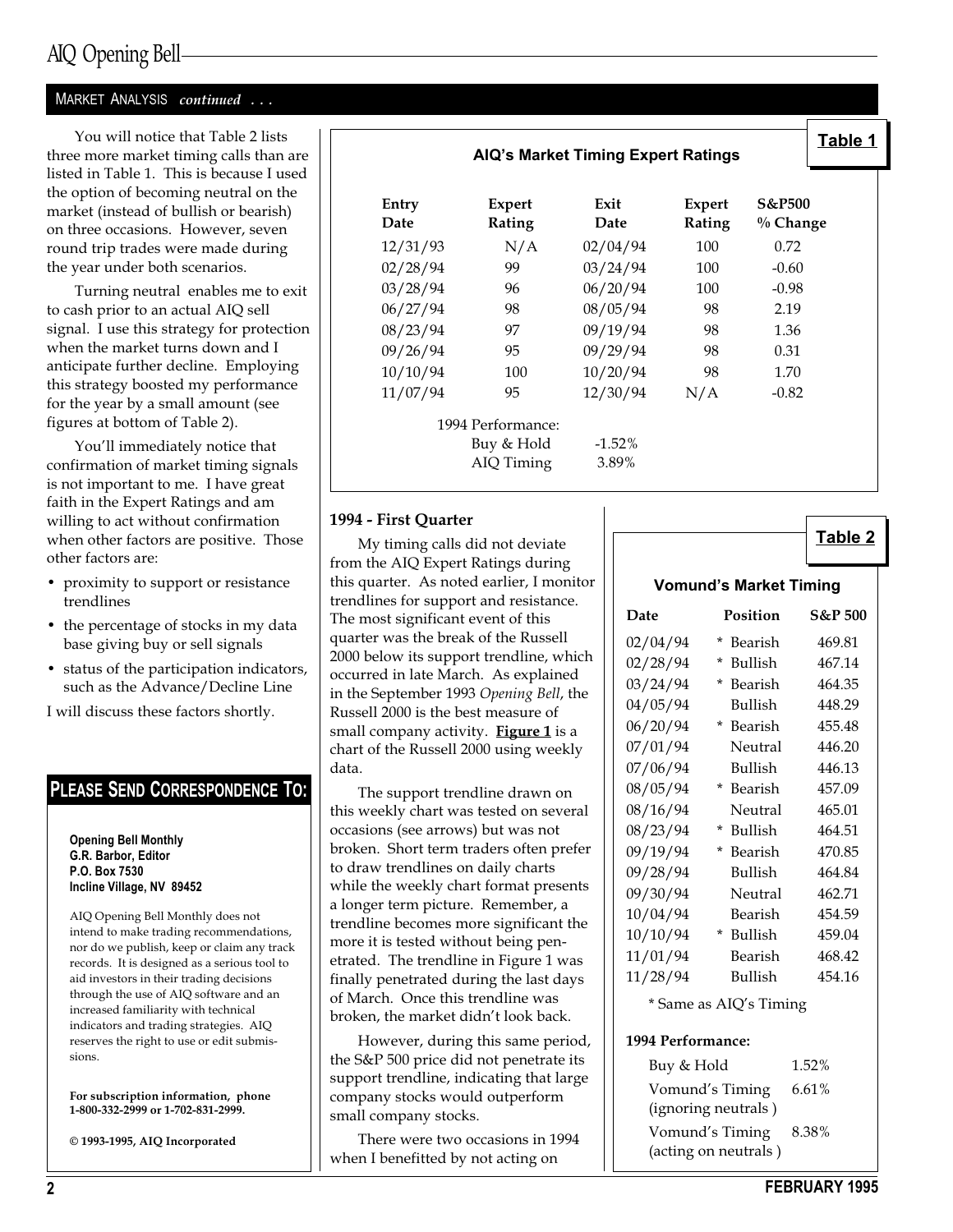#### MARKET ANALYSIS continued ...

Expert Ratings. One of these, a 96 buy signal on March 28, was registered during a rapidly descending market. I did not act on this signal because the market was not only falling, but it was falling fast (the Dow had fallen about 100 points in the last three days) and breadth was highly negative. On the day of the signal, more than two stocks were down for each stock that rose. This was no time to turn bullish.

#### 1994 - Second Quarter

I reversed my bearish stance on April 5 when AIQ registered a 99 buy signal. Unlike the March 28 signal, this buy signal had a lot going for it. Looking at the top left section of the AIQ Market Log report (*Figure 2*), you can see that 88% of the stocks with confirmed signals (labeled WAL) were on the buy side. This is above the 85% figure that I ideally want to see. Even more bullish is the fact that 100% of the stocks with unconfirmed signals (labeled US) were on the buy side. These signals will become confirmed when the market moves higher (a more detailed explanation of these scores can be found in the November 1994 Opening Bell).

When I turned bullish, the S&P 500 was 10 points above its low. At that time, I summarized my feelings of trying to buy at the exact low with these words:

 Typical market activity after a fast-moving correction is the market has a short-term rally, falls back to its previous low, and then begins its



advance. This happened when the market fell in 1987 and 1989. .... We believe the S&P 500 will once again test [its lows] before the correction phase is over ... [yet] this is no time to be 100% cash. People who held off refinancing their mortgages missed good opportunities and so may people who wait to buy at the exact low.

As it turns out, the S&P 500 did successfully test its lows two weeks later. Being bullish at that time, a retest was something I was willing to ride out. As an aside, this concept of testing the lows



|                   |                   |             |              |                            |                     | AIQ Trading Process - Market Log: |               |                     |                         |                 |                         |
|-------------------|-------------------|-------------|--------------|----------------------------|---------------------|-----------------------------------|---------------|---------------------|-------------------------|-----------------|-------------------------|
| Date              | 04/05/94          |             |              |                            | Day of Week TUESDAY |                                   | DJIA          | 3675.41             |                         | ZЬ              | 448.Z9                  |
| ER<br>$99 - 1$    |                   | $96 - 4$    |              | Days 5                     |                     | Change DJIA                       |               | $+82.06$            |                         | SP              | $+9.37$                 |
| UAI.<br>$88 - 12$ | <b>IIS</b>        | $100 - 0$   |              |                            |                     | Group Score 11+ 89-               |               | Group Delta 68+ 31- |                         |                 |                         |
|                   |                   | MARKET PLOT |              |                            |                     |                                   |               |                     |                         | ACCESS PLOT 611 |                         |
|                   | $\ddot{}$         | п           | s            | d                          |                     |                                   |               | u                   | s                       | d               |                         |
| Macdi             | €<br><sup>1</sup> | (           | $($ )        | (X)                        | ( )                 | Macdi                             | $\rightarrow$ | ( )                 | $\epsilon$<br>$\lambda$ | $(+)$           | $($ )                   |
| $MD$ $Rsc$        |                   |             |              | $\rightarrow$              | (X)                 | $MD$ $0$ sc                       |               | (X)                 |                         |                 |                         |
| DirMov            |                   |             | ١            | $\lambda$                  | (X)                 | DirMov                            |               | (X)                 | f.                      |                 | $\epsilon$<br>$\lambda$ |
| VApct             |                   | $(-)$       | ℩            | <sup>1</sup><br>$\epsilon$ | $\rightarrow$<br>C  | <b>UApct</b>                      |               | (X)                 | C                       |                 | C<br>$\lambda$          |
| 0BUpct            |                   |             | J.           | (X)                        | J.                  | 0BUpct                            |               | (X)                 |                         |                 |                         |
| $P-U0$            |                   |             |              | $(+)$                      | $\lambda$           | $P-U0$                            |               | `                   |                         | $(+)$           | $($ )                   |
| $N$ – $Vol$       |                   |             |              | (X)                        | C                   | $N-U0$                            |               | (X)                 |                         |                 | C<br>$\lambda$          |
| MF Rsi            |                   | $(\chi)$    |              | $\left( \quad \right)$     | C<br><sup>)</sup>   | MF Rsi                            |               | $(\chi)$            |                         |                 | (                       |
| <b>SUMA</b>       |                   | J.          | <sup>1</sup> | $(+)$                      |                     | MnyFlw                            |               |                     |                         | $(+)$           | (                       |
| AD Line           |                   |             |              | (                          | (X)                 | <b>ORU</b>                        |               |                     |                         |                 | (X)                     |
| AD Ind            |                   |             |              | $(+)$                      | $\rightarrow$<br>C  | MA 71                             |               |                     |                         | $(+)$           | $($ )                   |
| $AD$ $0$ sc       |                   |             |              | $(+)$                      | ١                   | MA 100                            |               |                     |                         | $(+)$           | $($ )                   |
| SK-SD             |                   |             | ℩            | (X)                        | λ.                  | MA 200                            |               |                     |                         | $(+)$           | $($ )                   |
| SumInd            |                   |             | J.           | (X)                        | C<br><sup>)</sup>   | Index                             |               | (X)                 | C                       | €<br>€          | ( )                     |
| HI/L0             |                   |             |              | (X)                        | ١                   | <b>Rau Scr</b>                    |               |                     |                         | $(+)$           | $\left( \quad \right)$  |
| RS S&P            | (X)               |             |              | $($ )                      |                     | <b>HIL021</b>                     |               |                     |                         | $(+)$           |                         |

is something to look for in the Latin American markets.

#### 1994 - Third Quarter

By July, the market was clearly in a trading range. Support and resistance trendlines were drawn to help me determine where the market might begin an advance or run out of steam

(see Figure  $3$ ). While the S&P 500 was moving sideways, the Russell 2000 and Advance/ Decline Line were making new lows. Because of this activity, I believed that the risk was too high and chose to ignore the June 27

buy signal.

On July 6, I decided it was now time to turn bullish . Why? AIQ registered two consecutive buy signals. Consecutive signals called the 12/91 low, 10/92 low, and 7/93 low. I've learned to listen to consecutive signals. In addition to that, the Market Log report showed that 79% of the stocks giving confirmed signals and 80% of the stocks with unconfirmed signals were on the buy side.

During July and August, the S&P 500 rose above the trading range shown in Figure 3. Although I elected to follow the AIQ sell signal of August 5, I was back in on August 23 after another AIQ buy signal. There wasn't a high percentage of stocks with buy signals at this time, but, since the resistance trendline was broken, I acted on this signal.

Market Analysis continued on page 4

FEBRUARY1995 3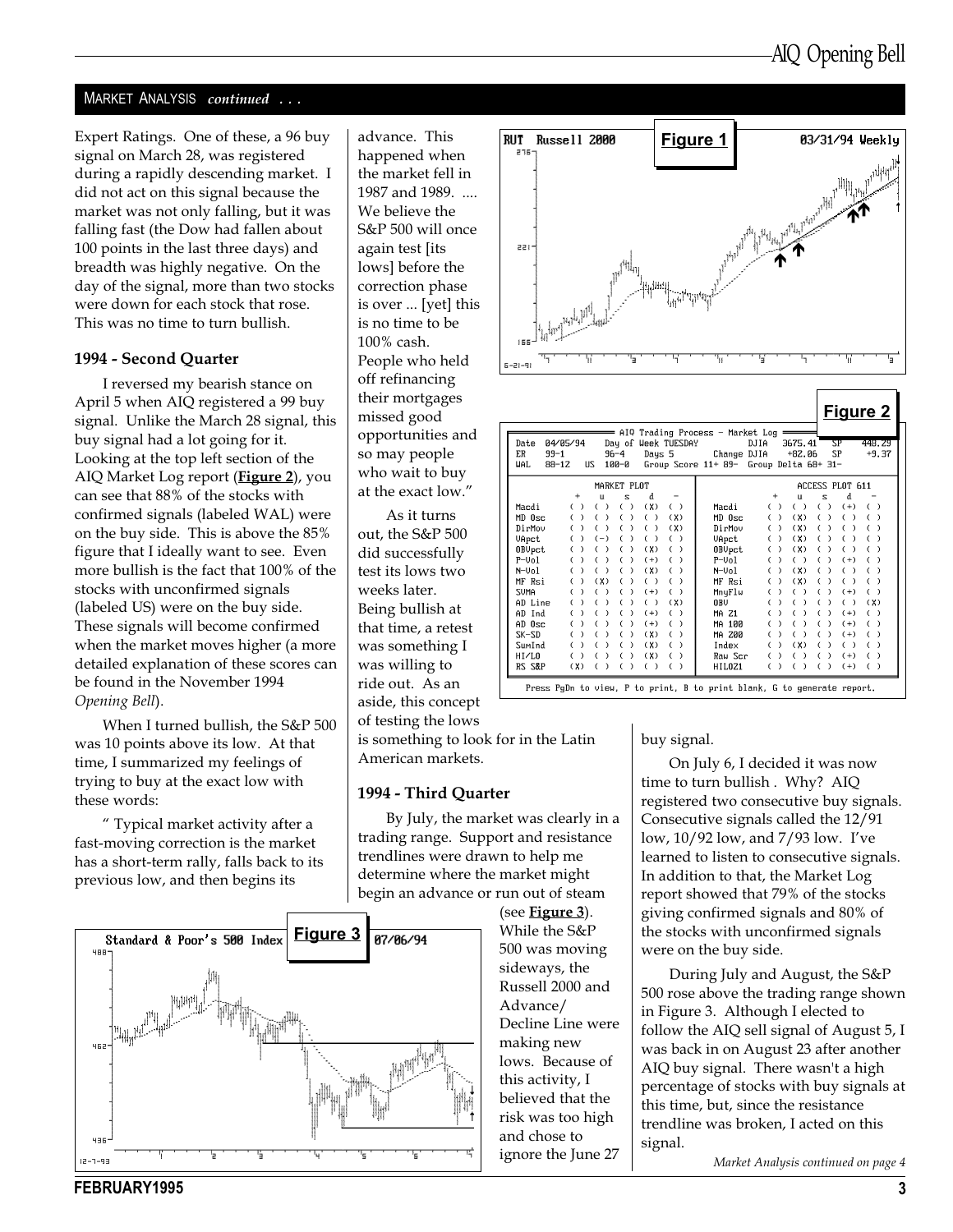### AIQ Opening Bell

#### MARKET ANALYSIS continued





The end of September was a frustrating time. AIQ gave a sell, a buy, and another sell - all within a ten day period. It is unusual for the AIQ model to have this much activity. I didn't act on the September 26 buy signal because of poor market breadth, but threw in the towel two days later because the market was increasing. Unfortunately, AIQ gave a sell signal the day after I turned bullish. To make matters worse, this happened the week of AIQ's fall seminar!

#### 1994 - Fourth Quarter

The string of whipsaws ended on October 10 when AIQ gave a buy signal. The signal was not confirmed but 93% of the stocks giving confirmed signals were on the buy side. I decided to act on this one.

The second time that AIQ's signals were on the wrong side of significant market activity came after the November 7 buy signal. I chose to not act on this signal because the Market Log showed that of the stocks giving confirmed signals, more were on the sell side than on the buy side. The percentage of stocks giving unconfirmed buy signals was also low. Finally, the Advance/Decline line was making new yearly lows at the same time that the S&P 500 was in the upper end of its trading range (see **Figure 4**).

The last 1994 timing signal was a buy which came on November 28. This signal was very different than the November 7 signal. Of the stocks

giving unconfirmed signals, 91% were now on the buy side. These signals would be confirmed when the market moved higher. The S&P 500 was also near its long-term support trendline and the weekly Stochastic, which is much slower moving than the daily Stochastic, was near oversold territory (see  $Figure 5$ ).

#### Conclusion

People are often surprised to see how few variables are involved in my market timing. That's because the Expert Ratings take care of most of the work. As stated earlier, I believe that the Expert Rating signals are more accurate than my own interpretation of the indicators. After all, there were four occasions where the Dow moved by more than 50 points the day after a signal!

I always look at the Expert Ratings in light of a few items of additional information that I have found to be significant. Based on my assessment of this information, I will, on occasion, ignore an AIQ signal when risk appears excessive.

While most market activity comes immediately after an Expert Rating, there are several occasions where patience paid off. Everything fell into place on the November 28 buy signal. Yet, the market fell after the signal and it took two weeks before it recovered to its initial level before moving higher.

Another important point is that

even though my market timing is ranked as one of the best in the country, it is far from perfect. We turned bearish on February 4, the day the Dow fell 96 points. The March 24 sell signal was registered on a day that the Dow fell 48 points. The April 5 buy signal came on a day that the Dow was up 82 points. Although we would have been better off acting before these signals, they all led to profitable trades.

People often have "pie in the sky" expectations when it comes to timing the market. They try different models every year but are continually disappointed in the results. In reality, any model that outperforms a buy-andhold strategy is a good model.

Market timing is often looked at as a way to outperform the market by holding cash during market declines. Another important benefit is that it helps reduce portfolio risk.

By simply raising cash levels when the market appears risky (not necessarily 100% cash) and placing new investments when the market turns bullish, the overall volatility of your portfolio will be less than with a buy-and-hold strategy.  $\blacksquare$ 

For a free sample of Vomund's newsletters, phone 702-831-1544, or write Vomund Investment Services, P.O. Box 6253, Incline Village, NV 89450.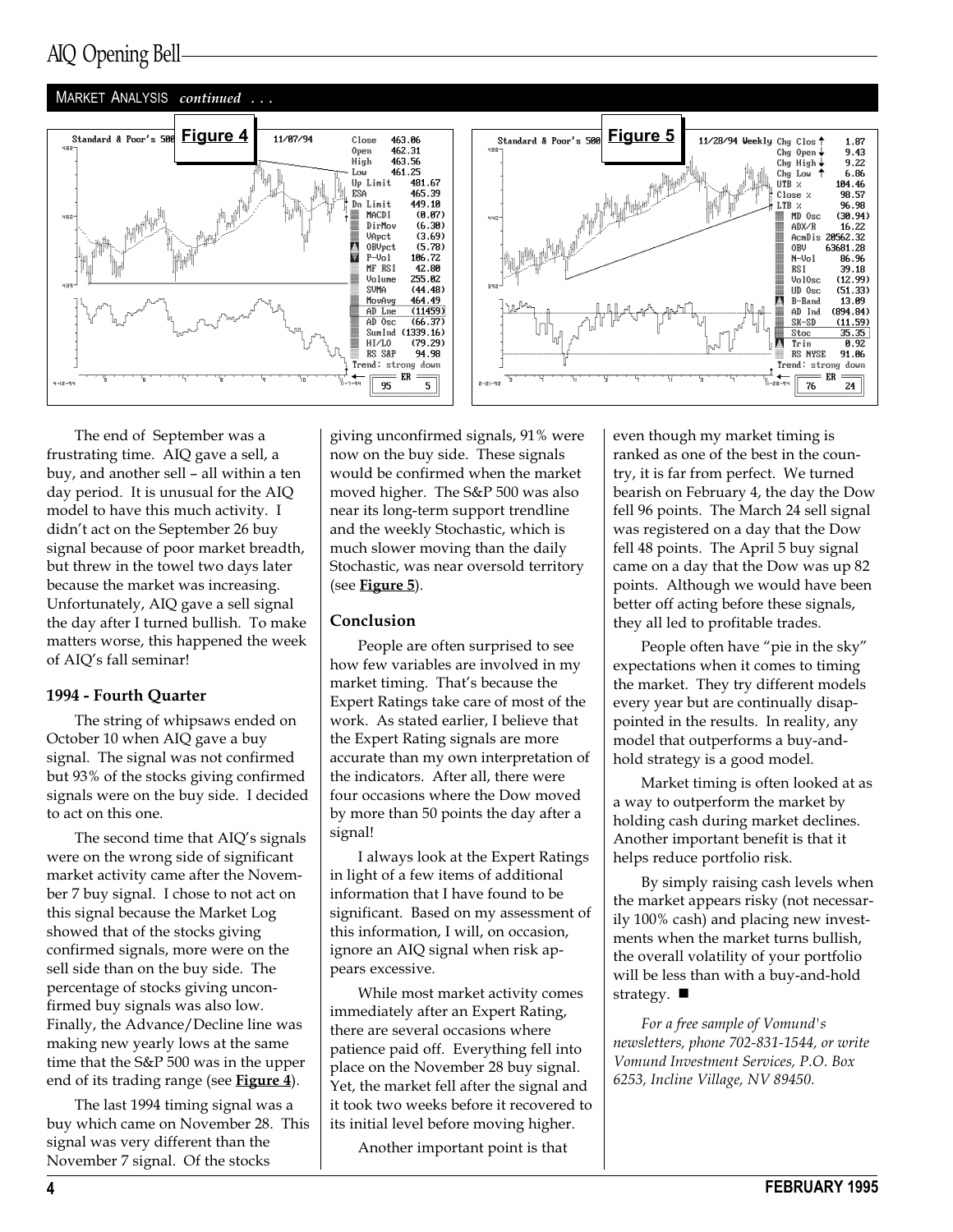#### STOCK DATA MAINTENANCE

### The following table shows past and future stock splits and large dividends:  $\mathbb{F}$  or many investors, 1994 was a

| Stock                      | Ticker      | Split/Div. | Date     |
|----------------------------|-------------|------------|----------|
| Mattel Inc.                | <b>MAT</b>  | 5:4        | 01/23/95 |
| <b>Pulitzer Publishing</b> | PTZ.        | 5:4        | 01/25/95 |
| <b>Phoenix Resources</b>   | <b>PHS</b>  | 2:1        | 02/01/95 |
| <b>LCS</b> Industries      | LCSI.       | 10%        | 02/01/95 |
| Altron Inc.                | <b>ALRN</b> | 3:2        | 02/13/95 |

#### Trading Suspended:

Gencare Health Systems (GNCR)

Zenith Labs Inc. (ZENL)

#### Ticker Symbol Changes:

Health-Mor (HMI) to Health-Mor (HMII)

Foote Cone & Belding (FCB) to True North Communications (TNO) Healthsouth Rehab Corp (HRC) to Healthsouth Corp (HRC)

### READERS FORUM

Q. When I travel I often try to update my data in a hotel room but it doesn't always work. I am changing the phone number to accommodate the hotel's needs. What might be wrong?

A. To make an outside call from most hotels, you are required to dial a special digit (usually a nine) to first connect with an outside line. When this digit is dialed, there is normally a time delay before your connection is made. If this time delay prevents the software from making a connection, you can enter a comma between the special digit and local network phone number. This comma inserts a pause, which should allow sufficient time for the connection to be made.

Q. I have transferred my data from my main computer to my laptop machine but only a few of the ticker symbols seem to be working on the laptop. What am I doing wrong?

A. Anytime you perform a DOS copy or transfer files to your stock database (C:\TES\TDATA by default), you must run the function

"Include New Data Files," which is found under File Maintenance.

Q. Sometimes, the Trend indicator on the ticker chart screen shows a "strong down" reading at the same time that the stock is giving a buy signal. Which should I believe?

A. The Trend indicator is simply a reading of what has happened to the price movement of the stock in recent days. Expert Rating buy signals frequently occur when the trend is strong down since the Expert Rating is a counter-trend system. Since the trend status is looking into the past and the Expert Ratings are trying to predict the future, it is the Expert Ratings that you want to look at. We do suggest using a confirmation technique, such as waiting for a positive MACDI, to help avoid buying stocks that are in downtrends.

Readers Forum is compiled by our Product Support staff from questions frequently asked by our users.

#### MARKET REVIEW

year to forget. It was the first year since 1974 that both stocks and bonds lost money. The major market averages saw small losses for the year but they understated the damage seen in the broader stock averages. On the NYSE, more than 60% of the issues were down at least 20% from their highs, and 40% were down more than more than 30% from their highs. Not surprisingly, the total return on the S&P500 outran 79% of all stock funds.

Diversification provided little refuge as the average Pacific Rim fund fell 12.1% and emerging market funds declined 9.6%. Gold funds tumbled 12.2%. Most funds saw small losses but there were spectacular debacles. The American Heritage fund, run by Heiko Thieme, plunged 35% and the widely respected CGM Capital Development fund fell 23%. Overall, 1994 was a year for short-sellers and short term traders.

We've created an index to our 1994 Opening Bell articles. Anyone interested in receiving the free index can call AIQ's sales staff at (800) 332-2999. In reviewing the articles for the past year we are pleased with the diversity. The most widely acclaimed new feature was the interviews with successful AIQ users, having them explain how they use AIQ to pick profitable investments. These interviews will continue this year. We also look forward to covering the features in our windows product due to be released this summer.

Reviewing the markets in the last month, AIQ registered only one signal, a 98 buy on November 28. At the time, we saw a very high percentage of stocks with unconfirmed buy signals. The market initially went down but rallied strong in late December and early January. As of this writing, the Dow is just 60 points away from its all-time high on a closing basis.  $\blacksquare$ D.V.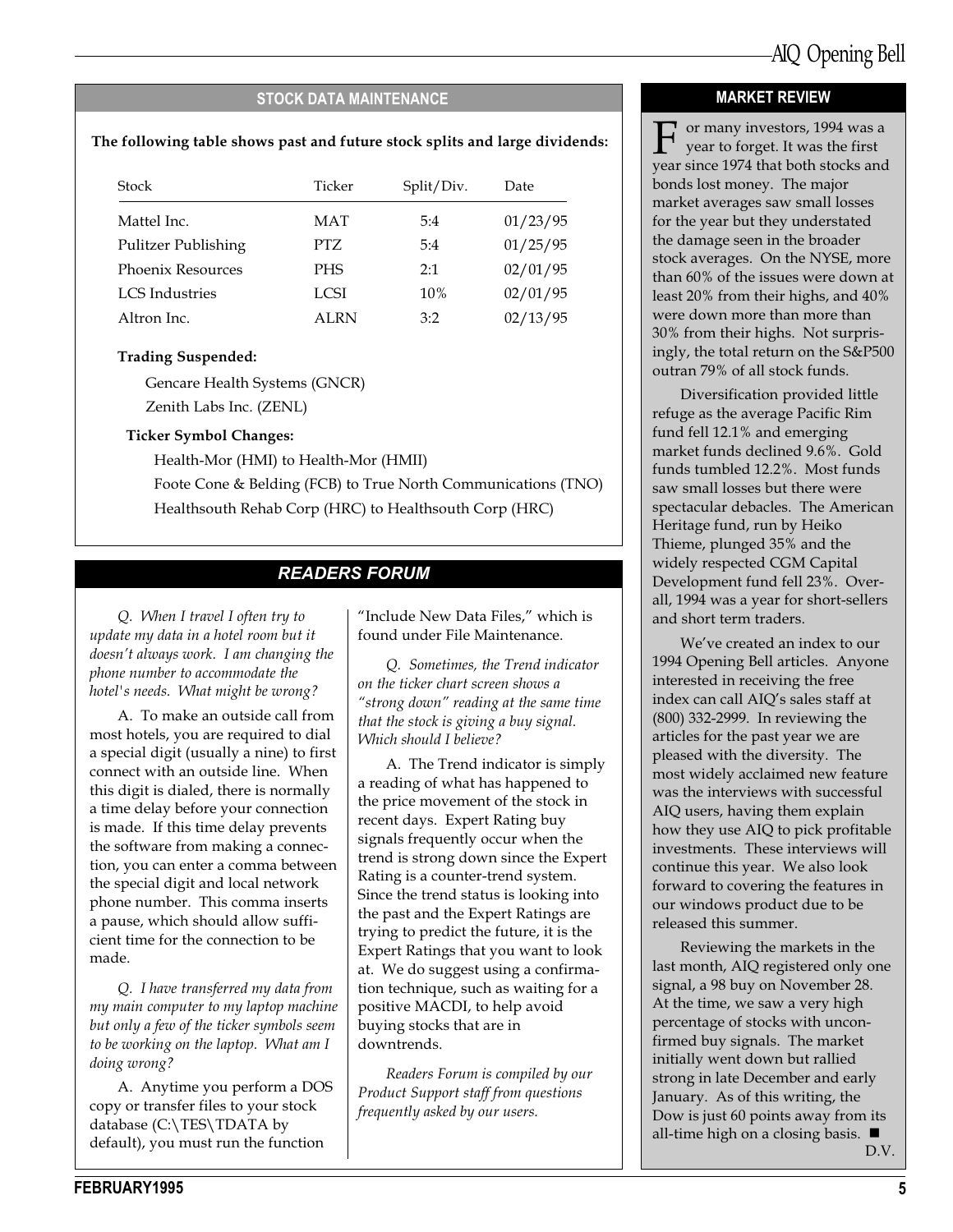#### STOCK ANALYSIS

## INDUSTRY GROUP ROTATION-THE DAILY GROUP REPORT

#### By David Vomund

The past year is an excellent<br>example of how important<br>industry group rotation is<br>marketplace. In 1994, most major example of how important industry group rotation is in the market averages fell slightly. While the market was mostly flat, there were some industry groups that were in wild bull markets and some that were in major bear markets.

The results of some of Fidelity's sector funds demonstrate this point: Health Care increased 21%, Computers increased 20%, Air Transportation fell 22%, and Biotechnology fell 18%.

Picking winning stocks is obviously much easier when you are limiting your stock selections to those which are in strong industries. There is a constant rotation in the market and being aware of which groups are attractive and which are unattractive helps keep your focus in the right areas.

There are several ways to keep apprised of group rotation using AIQ's TradingExpert:

- The Explore feature can be used to quickly scroll through the graphs of the sectors and groups.
- The Market Log shows which sectors have increasing or decreasing indicators.
- The Group/Sector Report ranks groups according to technical strength.

#### Our favorite way to track group rotation - Daily Group Report

We'll concentrate on the daily Group Report, as it is our favorite method of keeping track of group rotation. This report is especially attractive as it can be used by both trend followers and bottom pickers. In our analysis, we will examine the series



of events that take place as a group is in a topping process.

Our analysis is on a surrogate group that represents the Fidelity Select Industrial Equipment fund. This group contains the fund's largest stock holdings and some stocks that are highly correlated to the fund. While this example is on a surrogate group, the same analysis applies to all other industry group structures.

Figure 6 is a chart of Industrial Equipment shown on October 19, the day of the fund's most recent high price. Shortly thereafter, the fund fell 8%. Let's look at the factors that

pointed toward a topping formation in this fund.

We'll first begin in August, when the fund was showing a nice upward movement and good relative strength. Everything was fine in this time period and most of the technical indicators were showing strength. How do we know this? The Industrial Equipment surrogate group was near the top of the daily Group Report for much of this time period. In fact, on August 25, this group had the highest Trend Score on the report (see Figure 7).

The Trend Score reading is a

| AIQ TradingExpert<br>Daily Group Analysis Report for 08/25/94<br>ER GE 95     |                      | 10 Days since Expert Rating |                      |                    |          |                       |            |                     |          | <b>Figure 7</b> |
|-------------------------------------------------------------------------------|----------------------|-----------------------------|----------------------|--------------------|----------|-----------------------|------------|---------------------|----------|-----------------|
| Score<br>83+ 17-<br>Symbol T Name                                             | Delta 48+ 50-<br>TS. | DTS num                     |                      | Ave Delta<br>er    |          |                       | $20 + 3 -$ | up% dn% mdo dmi mfo |          |                 |
| EQUIP G Fid. Industrial Equipment<br>G Fid. Food & Agriculture<br><b>FOOD</b> | 100<br>100           | ø<br>ø                      | 8<br>9               | 59<br>11           | 11<br>86 | ø<br>ZZ               | 37<br>22   | 75<br>77            | 75<br>55 | 62<br>66        |
| MEDIC G Fid. Medical Delivery<br>G Fid. Consumer Products<br><b>CONS</b>      | 100<br>100           | Ŋ<br>ø                      | 10<br>$\overline{7}$ | 59<br>42           | 11<br>37 | 10<br><b>n</b>        | 10<br>57   | 60<br>71            | 60<br>71 | 50<br>71        |
| HEALZ G Invesco Health<br>GOLDZ G Invesco Gold                                | 100<br>100           | Ŋ<br>$\mathbf{1}$           | $\overline{7}$<br>9  | 13<br>39           | 72<br>40 | Ŋ<br>55               | 42<br>ZZ   | 57<br>66            | 71<br>88 | 57<br>44        |
| ENVIZ G Invesco Environmental<br>BANKS G Fid. Regional Banks                  | 100<br>100           | ø<br>ø                      | 8<br>10              | 59<br>z            | 11<br>86 | 12<br>10              | 25<br>40   | 37<br>60            | 25<br>70 | 75<br>50        |
| FINAN G Fid. Financial Services<br>ENVIR G Fid. Environmental Services        | 99<br>99             | Ŋ<br>(1)                    | 10<br>q              | 4<br>59            | 80<br>11 | 10<br>ЗЭ              | 20<br>33   | 50<br>44            | 50<br>33 | 70<br>44        |
| G Fid. Biotechnology<br>BIO<br>RETAI G Fid. Retailing                         | 99<br>99             | (1)<br>ø                    | 9<br>8               | 59<br>59           | 11<br>11 | <b>n</b><br><b>Z5</b> | 22<br>37   | 44<br>37            | 66<br>75 | 66<br>75        |
| HCARE G Fid. Health Care<br>FINAZ G Invesco Financial Services                | 99<br>98             | ø<br>$\overline{a}$         | 10<br>9              | 8<br>50            | 86<br>Z1 | ø<br>22               | 20<br>ø    | 30<br>66            | 50<br>66 | 60<br>ЗЗ        |
| TECHZ G Invesco Technology<br>G Fid. Computers<br>COMP                        | 98<br>98             | $\mathbf{1}$<br><b>N</b>    | 8<br>10              | 59<br>$\mathbf{1}$ | 11<br>97 | ø<br>Ŋ                | 6Z<br>30   | 37<br>20            | 50<br>40 | 75<br>60        |
| SOFT<br>G Fid. Software & Computer Sv                                         | 97                   | ø                           | 9                    | 59                 | 11       | 11                    | 44         | 55                  | 66       | 55              |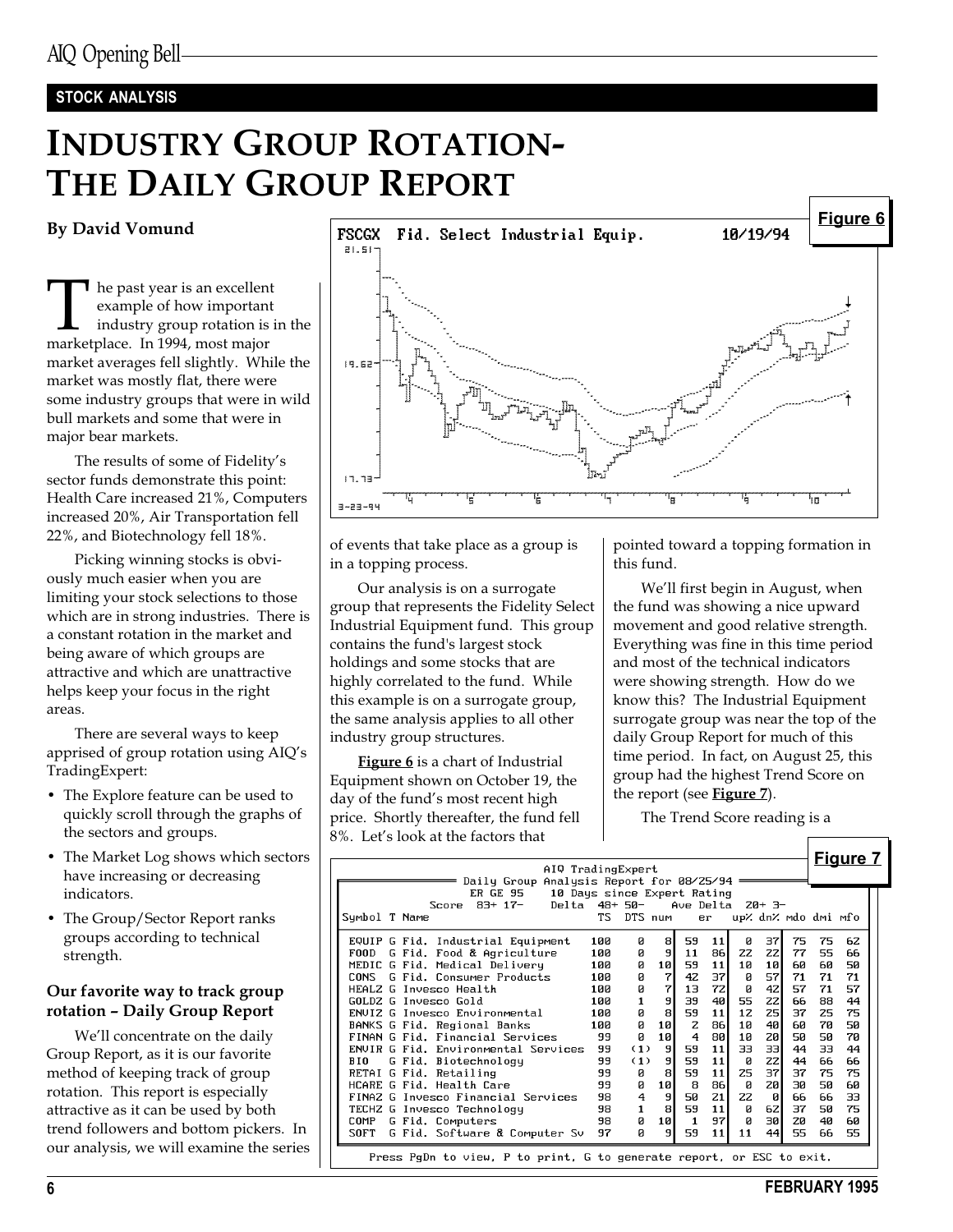#### STOCK ANALYSIS continued ...

composite of several price and volume based indicators, such as the MACDI and Volume Accumulation Percentage. The fact that Industrial Equipment was the top rated group tells us that the short-term increase in its technical indicators was stronger than what was seen in the other groups. Many people think that when a group is at the top of the ranking, its advance is over and it will go lower. Not so. With this kind of strength, it is more likely that the group will continue to outperform.

#### Early indications that an advance is losing steam

Industrial Equipment being at the top of the report was a bullish sign, but there were some early indications that the advance was losing steam. The "up%" column in Figure  $7$  gives the percentage of stocks within the group that have recently given buy signals. We see that none of the stocks that make up the Industrial Equipment group have recent buy signals. However, the " $dn\%$ " column shows that 37% of the stocks have given recent sell signals. This is an early indication that the advance may slow, but is not enough to act upon.

A daily Group Report was run on October 19, the day of the fund's high price (see  $Figure 8$ ). Although the fund was at an all-time high, the surrogate group had moved down in the ranking and shows a Trend Score of 77. This fell in the middle of the Group Report. For this to happen, some of the group's indicators must have been losing strength and were moving lower. The fund was at a new high but some of the indicators were not following suit so negative divergences were beginning to take form.

People who simply looked at the price chart of the group saw a bullish formation but the Group Report told us that some of the indicators were weakening. This is important because the indicators typically lead price action.

Another bearish element of the report found in Figure 8 was the percentage of stocks with recent sell

| AIQ TradingExpert<br>Analysis Report for $10/19/94 =$<br>Daily Group<br>10 Days since Expert Rating<br>ER GE 95 |    |         |                 |                    |                |    |                 |     |                     | <u>Figure 8</u> |  |
|-----------------------------------------------------------------------------------------------------------------|----|---------|-----------------|--------------------|----------------|----|-----------------|-----|---------------------|-----------------|--|
| $83+17-$<br>Delta 45+ 55-<br>Score<br>Symbol T Name                                                             | TS | DTS num |                 | Ave Delta $16+11-$ | er             |    |                 |     | up% dn% mdo dmi mfo |                 |  |
| AUTO<br>G Fid. Automotive                                                                                       | 80 | 1       | 9               | 76                 | 5              | 22 | 44              | 44  | ZZ                  | 88              |  |
| FINAZ G Invesco Financial Services                                                                              | 79 | (2)     | 9               | 84                 | Z              | 44 | 11              | 88  | 44                  | 100             |  |
| PAPER G Fid. Paper & Forest Product                                                                             | 79 | (6)     | 10              | 17                 | 50             | 10 | 10              | 100 | 50                  | 60              |  |
| INSUR G Fid. Insurance                                                                                          | 78 | 28      | 10 I            | 77                 | $\overline{a}$ | 60 | 20 <sub>l</sub> | 90  | 80                  | 60              |  |
| GOLD G Fid. American Gold                                                                                       | 78 | (6)     | 6               | 7                  | 67             | 33 | 16              | 50  | 50                  | 50              |  |
| EQUIP G Fid. Industrial Equipment                                                                               | 77 | (1)     | 8l              | $\mathbf{a}$       | 99             | 1Z | 62              | 50  | 37                  | 62              |  |
| DEFEN G Fid. Defense & Aerospace                                                                                | 76 | ø       | 10 I            | 59                 | 11             | 30 | 10              | 50  | 20                  | 60              |  |
| BROAD G Fid. Multimedia                                                                                         | 76 | (16)    | 10 <sup>1</sup> | 38                 | ZЗ             | 40 | ø               | 60  | эø                  | 70              |  |
| ATRAN G Fid. Air Transportation                                                                                 | 71 | 6       | $\mathbf{g}$    | 9                  | 85             | 22 | ээІ             | 88  | 88                  | 88              |  |
| ENERZ G Invesco Energy                                                                                          | 66 | (19)    | 8l              | 11                 | 59             | 25 | z5l             | 50  | 37                  | 1Z              |  |
| CONST G Fid. Construction & Housing                                                                             | 65 | 6.      | 10              | 76                 | 5              | 30 | 10              | 80  | 40                  | 50              |  |
| ENVIR G Fid. Environmental Services                                                                             | 58 | (B)     | 9               | 4                  | 72             | 22 | ээІ             | ЗЗ  | 11                  | 22              |  |
| BANKS G Fid. Regional Banks                                                                                     | 57 | (36)    | 10              | 76                 | 5              | 50 | 10              | 90  | 30                  | 70              |  |
| G Fid. Computers<br>COMP.                                                                                       | 55 | 85      | 10 I            | 41                 | 49             | 10 | 30 <sup>1</sup> | 80  | 70                  | 70              |  |
| HEALZ G Invesco Health                                                                                          | 54 | (16)    | $\overline{7}$  | 4                  | 80             | 28 | 42              | 42  | 14                  | 28              |  |
| FINAN G Fid. Financial Services                                                                                 | 51 | (3)     | 10              | 76                 | 5              | 60 | 10              | 100 | 50                  | 80              |  |
| TECH<br>G Fid. Technology                                                                                       | 51 | 81      | 10              | 24                 | 57             | 10 | 30              | 70  | 70                  | 60              |  |
| Press Pallo or Pallo to view. P to print. G to aeperate report, or ESC to exit.                                 |    |         |                 |                    |                |    |                 |     |                     |                 |  |



signals which had increased to 62%. You'll see that there were no other groups with a higher percentage of sell signals.

At this point in time, the fund was at a near term high but the group was in the middle of its ranking and there

were a high percentage of stocks with recent sell signals. The group also had negative Delta Trend Score (DTS) readings since its Trend Score fell from 100 to 77. This is the type of activity that people who like to call the tops

Stock Analysis continued on page 8